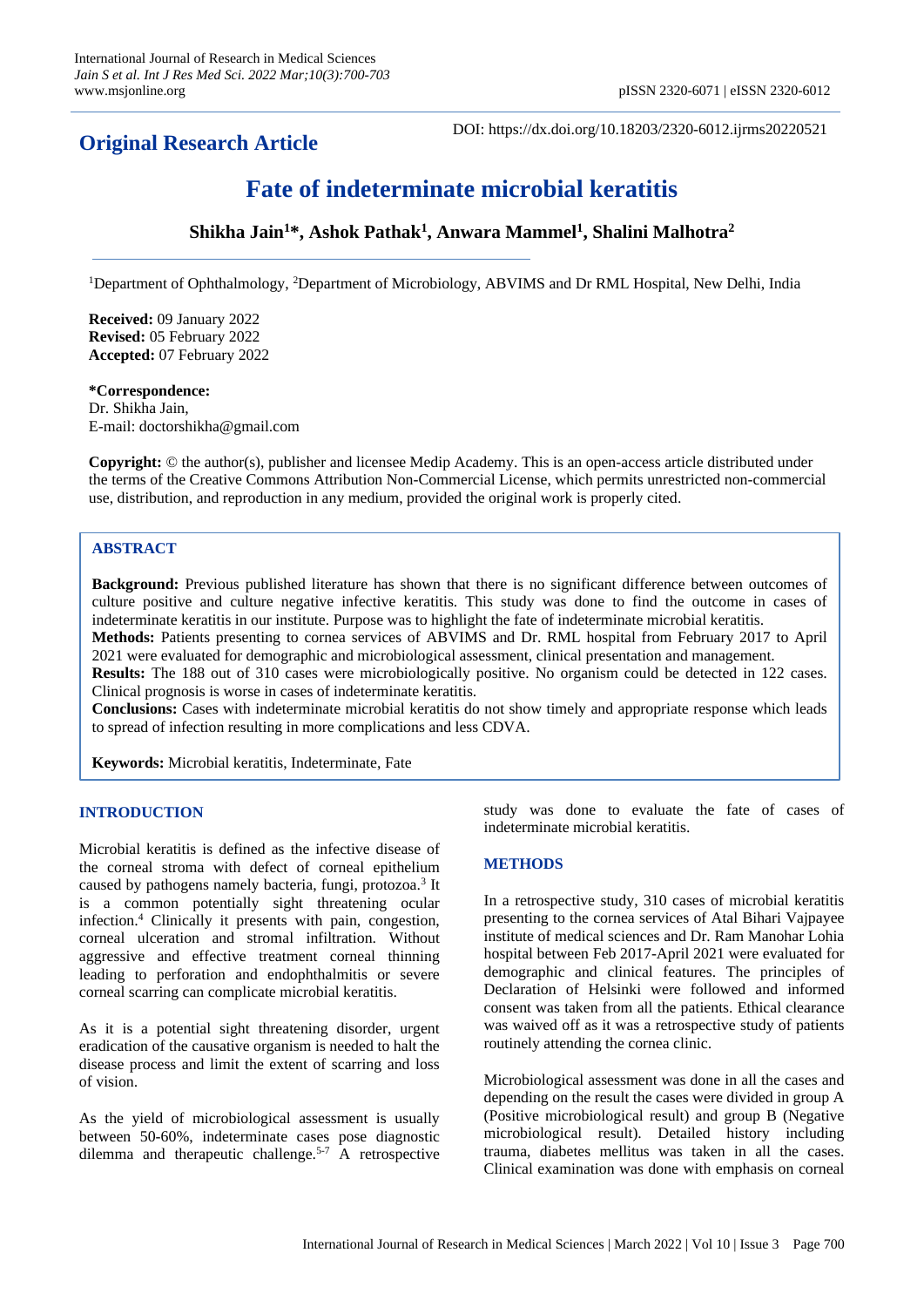sensation, extent of corneal ulcer and depth of infiltrate. Microbiological study guided the type of treatment given in each case.

For microbiological evaluation, corneal scraping was done on slit lamp with 15 number blades under topical anaesthesia. The base and edges were scraped after removing any loose mucous or debris. The material was directly transferred on glass slides for Gram's staining and KOH preparation. The material was also inoculated on Blood agar, chocolate agar, Mac-Conkey's medium and two Sabouraud's dextrose agar medium on 25 and 37 degree celsius. The yield was evaluated by a senior microbiologist.

Group A comprised of cases in which microbial yield was positive. Group B had cases in which no yield could be detected.

Targeted therapy was given in group A and empirical treatment was started depending on the clinical features in group B. After 48 hours repeat scraping was done in group B. In cases of negative yield or poor response to treatment, corneal biopsy which is a well-established diagnostic modality was carried out.<sup>8</sup> In cases of positive result or good response, the treatment was continued till the keratitis resolved.

In cases of no response but with smaller infiltrate, second line of drugs or antifungal therapy was initiated. Cases with very large infiltrate or infiltrate threatening limbus, therapeutic keratoplasty was done.

Antibacterial treatment given empirically included topical fortified cefazolin, fortified vancomycin, fortified tobramycin, moxifloxacin whereas antifungal drugs included systemic ketoconazole and topical natamycin, voriconazole.

The cases were regularly followed up till resolution and visual acuity stabilization.

Chi square test and Fischer exact test were used for statistical analysis.

#### **RESULTS**

The age and sex distribution in the two groups A and B is shown in Table 1.

#### **Table 1: Age and sex distribution.**

| Age     | <b>Group A</b> |                | <b>Group B</b> |               |
|---------|----------------|----------------|----------------|---------------|
| (Years) | Male           | <b>Female</b>  | Male           | <b>Female</b> |
| $20$    |                |                |                |               |
| 20-40   | 57             | 33             | 40             | 25            |
| 40-60   | 43             | 17             | 22             | 23            |
| >60     |                | $\overline{1}$ |                |               |

In group A out of 188 cases, 5 cases needed TPK, one was eviscerated and one case became phthisical. In group B of indeterminate keratitis, out of 122 cases, 93 cases were started on antibacterial and 29 on antifungal therapy. 12 cases underwent TPK, 2 needed evisceration and 6 became phthisical.

Group A and Group B were evaluated on the basis of size of corneal ulcers as shown in Table 2.

#### **Table 2: Size of corneal ulcer.**

| Size of ulcer | <b>Group A</b> | <b>Group B</b> |
|---------------|----------------|----------------|
| <5            | 86             | 26             |
| $5-8$         | 54             | 36             |
| >8            | 48             | 60             |
| <b>Total</b>  | 88             |                |

The size of corneal ulceration was significantly more in cases of indeterminate keratitis  $(X^2=24.18; p<0.001)$ . On assessing both the groups in cases of ulcer size of >8 mm, Fisher exact test statistic value was '0', the result was significant at p<0.05.

On comparing group A and B on the basis of depth of infiltrate (Table 3), the depth of infiltrate was statistically more in indeterminate cases  $(X^2=18.75, p<0.05)$ .

#### **Table 3: Depth of infiltration.**

| <b>Variables</b>              | <b>Group A</b> | <b>Group B</b> |
|-------------------------------|----------------|----------------|
| <b>Superficial</b><br>stromal | 70             | 20             |
| <b>Mid stromal</b>            | 67             | 46             |
| Deep stromal                  | 51             | 56             |
| Total                         | 188            | 122            |

On relating both the groups in cases of depth of infiltrate reaching to deep stromal level, Fischer exact test statistic value was 0.0009, the result being significant at  $p<0.05$ .

Corrected distant visual acuity (CDVA) in both the groups is shown in Table 4.

#### **Table 4: Final corrected distant visual acuity.**

| <b>Variables</b> | <b>Group A</b> | <b>Group B</b> |
|------------------|----------------|----------------|
| $6/6 - 6/12$     | 75             | 19             |
| $6/18 - 6/36$    | 48             | 25             |
| $6/60 - 3/60$    | 30             | 35             |
| $<$ 3/60-PL+     | 28             | 23             |
| <b>Total</b>     | 181            | 102            |

The CDVA was significantly better in group A  $(X^2=21.24, p<0.005)$ . When final visual acuity of 6/6-6/12 was compared in both the groups, Fisher exact test statistic value was 0.0001, the result being significant at p<0.05.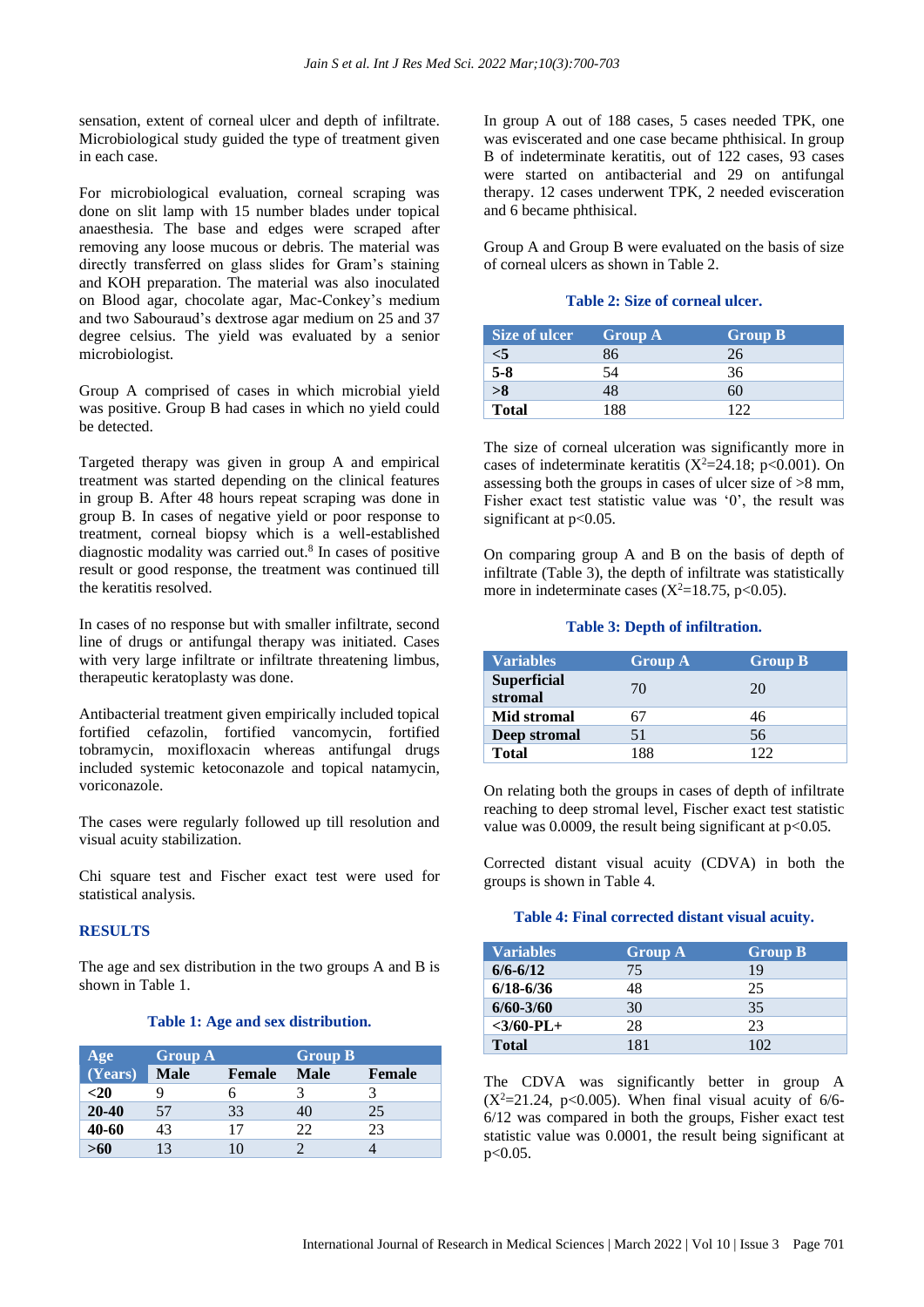#### **DISCUSSION**

Microbial keratitis is a common cause of sight threatening disease in developing countries. These cases are more prevalent among low socio economic groups and in rural settings.<sup>9</sup> At the same time a lack of specialized services and a good microbiological backup in these areas often leads to incorrect diagnosis.<sup>10</sup> The poor prognosis in such cases may be compounded by use of cocktail therapy where the patient is simultaneously started on multiple therapy.<sup>11</sup> We conducted a study to determine the fate of such cases wherein no microbial diagnosis could be established because of varied reasons.

Out of 310 patients included in our study, a microbiological diagnosis was established in 188 patients (61%) while no organism could be detected in 122 cases. This positivity rate was similar to that found by Bourcier et al.<sup>11</sup> These cases where no causative organism could be established were treated on the basis of clinical features and the patients were carefully monitored. The therapy was switched when there was no clinical response. These patients were often on multiple drug regimen which may cause partial resolution and hence difficulty in isolation of any organism. The prognosis and the final visual acuity was found to be poorer in these cases as compared to group A. There could be multiple reasons for the same. It could be due to patient presenting in advanced stages of infiltrate and hence warranting surgical intervention. Coexistent factors like uncontrolled glaucoma or vitreous seeding often led to poorer prognosis even after surgical intervention. The cases with indeterminate microbial keratitis did not show timely and appropriate response which led to spread of infection resulting in more complications and less CDVA. Indiscriminate selfmedication, antibiotic resistance, injudicious use of steroids can also be a reason for indeterminate keratitis and poor results on treatment.<sup>13</sup> This is in contrast to the conclusion made by Bhadange et al and Duarte et al in their study. $1,2$ 

Tools for newer frontier in therapy of infectious keratitis may emerge from microbial genomics and proteomics.<sup>14</sup> Such tools will hopefully identify newer targets for intervention to prevent corneal destruction as a result of infective keratitis.

#### *Limitation*

The socio-economic status and the literacy status of the patients in a government hospital is often poor which could account for the delayed presentation and hence poor response of therapy in these patients. Also, this being a retrospective study only routine microbiological work up was done in these patients.

#### **CONCLUSION**

Microbial keratitis is a challenging situation for every ophthalmologist. The challenge lies in not only curing the infection but also managing the complications and visually rehabilitating the patient. This difficulty is compounded when a microbiological diagnosis cannot be established as targeted therapy may not be delivered. Our article aims to highlight the poor prognosis in such cases and the need to find better and faster tools.

*Funding: No funding sources Conflict of interest: None declared Ethical approval: Not required*

#### **REFERENCES**

- 1. Duarte MCB, Becker GN, Muller GG, Tuon FF. Infectious keratitis in southern Brazil: a comparison culture negative and culture positive patients. Revista Brasileira de Oftalmologia. 2020;79(1):46-52.
- 2. Bhadange Y, Das S, Kasav MK, Sahu SK, Sharma S. Comparison of culture-negative and culture-positive microbial keratitis: cause of culture negativity, clinical features and final outcome. Br J Ophthalmol. 2015;99(11):1498-502.
- 3. Keay L, Edwards K, Naduvilath T. Microbial keratitis: predisposing factors and morbidity. Ophthalmology. 2006;113:109-16.
- 4. O'Brien TP, Green WR. Keratitis. In: Mandell GL. Principles and Practice of Infectious Diseases, Chap 93, 4<sup>th</sup> ed. Churchill Livingstone: New York. 1995;1110-8.
- 5. Tewari A, Sood N, Vegad MM, Mehta DC. Epidemiological and microbiological profile of infective keratitis in Ahmedabad. Indian J Ophthalmol. 2012;60:267-72.
- 6. Katara RS, Patel ND, Sinha M. A Clinical Microbiological Study of Corneal Ulcer Patients at Western Gujarat, India. Acta Med Iran. 2013;51:399- 403.
- 7. Leck AK, Thomas PA, Hagan M, Kaliamurthy J, Ackuaku E, John M, et al. Aetiology of suppurative corneal ulcers in Ghana and south India and epidemiology of fungal keratitis. Br J Ophthalmol. 2002;86:1211-5.
- 8. Alexandrakis G, Haimovici R, Miller D, Alfonso EC. Corneal biopsy in the management of progressive microbial keratitis. Am J Ophthalmol. 2000;129(5);571-6.
- 9. Schaefer F, Bruttin O, Zagrafos L, Guex-Corsier Y. Bacterial keratitis: a prospective clinical and microbiological Study. Br J Ophthalmol*.* 2001;85:842-7.
- 10. Bernet HA, Hay J, Kirkness CM. Antimicrobial management of presumed microbial keratitis: Guidelines for treatment for central and peripheral ulcers. Br J Ophthalmol*.* 1998;82:137-45.
- 11. Vajpayee RB, Dada T, Saxena R, Vajpayee M, Taylor HR, Venkatesh P et al. Study of the first Contact management profile of cases of infective keratitis: a hospital-based study. Cornea*.* 2000;19:52- 6.